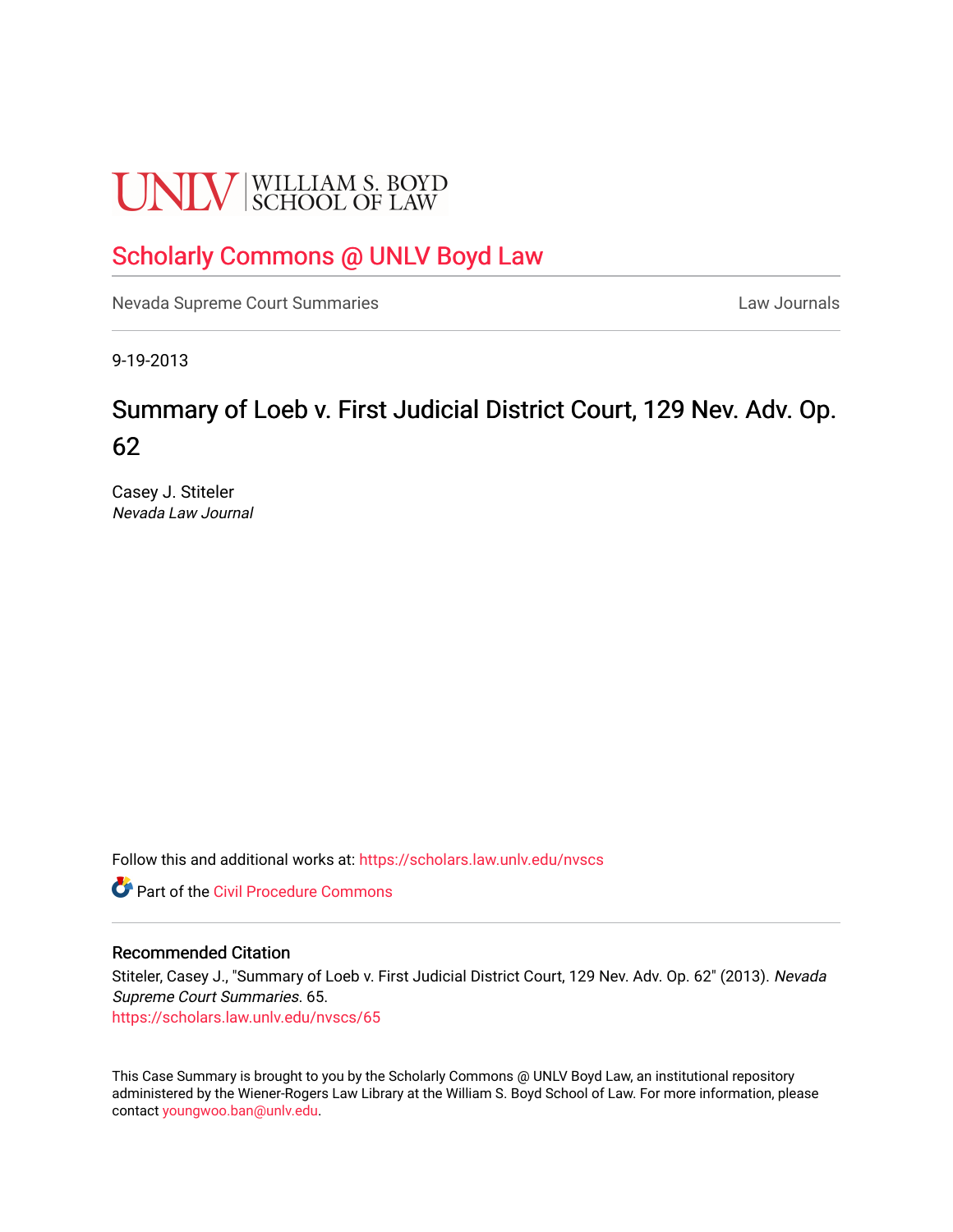*Loeb v. First Jud. Dist. Ct.*, 129 Nev. Adv. Op. 62 (Sep. 19, 2013)<sup>1</sup>

# CIVIL PROCEDURE: SERVICE OF PROCESS

#### **Summary**

The Court considered a petition for a writ of prohibition or mandamus challenging a district court order denying a motion to serve individual defendants by publication. The question before the court was whether a party residing outside of the United States may be served by publication pursuant to NRCP  $4(e)(1)(i)$  and (iii), rather than under the terms of the Hague Convention on Service Abroad of Judicial and Extrajudicial Documents in Civil or Commercial Matters when the party's address is known.<sup>2</sup>

#### **Disposition**

The plain language of NRCP  $4(e)(1)(iii)$  requires a party serving process by publication to mail the summons and complaint to any defendant whose address is known. Thus, any party serving process to a party who resides outside of the United States must transmit judicial documents abroad, triggering the requirement that the party serving process comply with the provisions of the Hague Convention.

#### **Factual and Procedural History**

This writ petition arose from a derivative suit brought by petitioner Alex Loeb on behalf of Universal Travel Group, a company incorporated in Nevada, against the officers and directors of Universal Travel Group—the Jiang Parties. The Jiang parties all reside in China.

After filing the complaint, Loeb unsuccessfully attempted to locate the Jiang parties in Nevada and subsequently sought their addresses from Universal Travel Group. Universal Travel Group refused to disclose the addresses and declined to accept service on behalf of the Jiang parties. Loeb moved the district court pursuant to NRCP 4(e)(1) to permit service by publication. Universal Travel Group opposed Loeb's motion, arguing that he was required to comply with the terms of the Hague Convention.<sup>3</sup> However, Universal Travel Group's counsel later provided Loeb with the Jiang parties' addresses in China.

The district court denied Loeb's motion to permit service by publication on the basis that such service is not allowed by the Hague Convention when a Defendant's address is known. Thus, the district court ordered Loeb to serve the Jiang parties in compliance with the terms of

 

<sup>&</sup>lt;sup>1</sup> By Casey J. Stiteler.<br><sup>2</sup> NEV. R. CIV. P. 4(e)(1)(i), (iii). The Hague Convention on Service Abroad of Judicial and Extrajudicial Documents in Civil or Commercial Matters art. 1, Nov. 15, 1965, 20 U.S.T. 361 [hereinafter Hague Convention].<br><sup>3</sup> Under the terms of the Hague Convention, a party in a foreign country may be served (1) "through the central

authority of the receiving country," (2) "through diplomatic or consular agents that the receiving country considers non-objectionable," or (3) "by any method permitted by the internal law of the receiving country." *Dahaya v. Second Judicial Dist. Court*, 117 Nev. 208, 212, 19 P.3d 239, 242 (2001) (internal quotation marks omitted) (citing Hague Convention art. 5, 8-11, 19, 20 U.S.T. at 362-65).